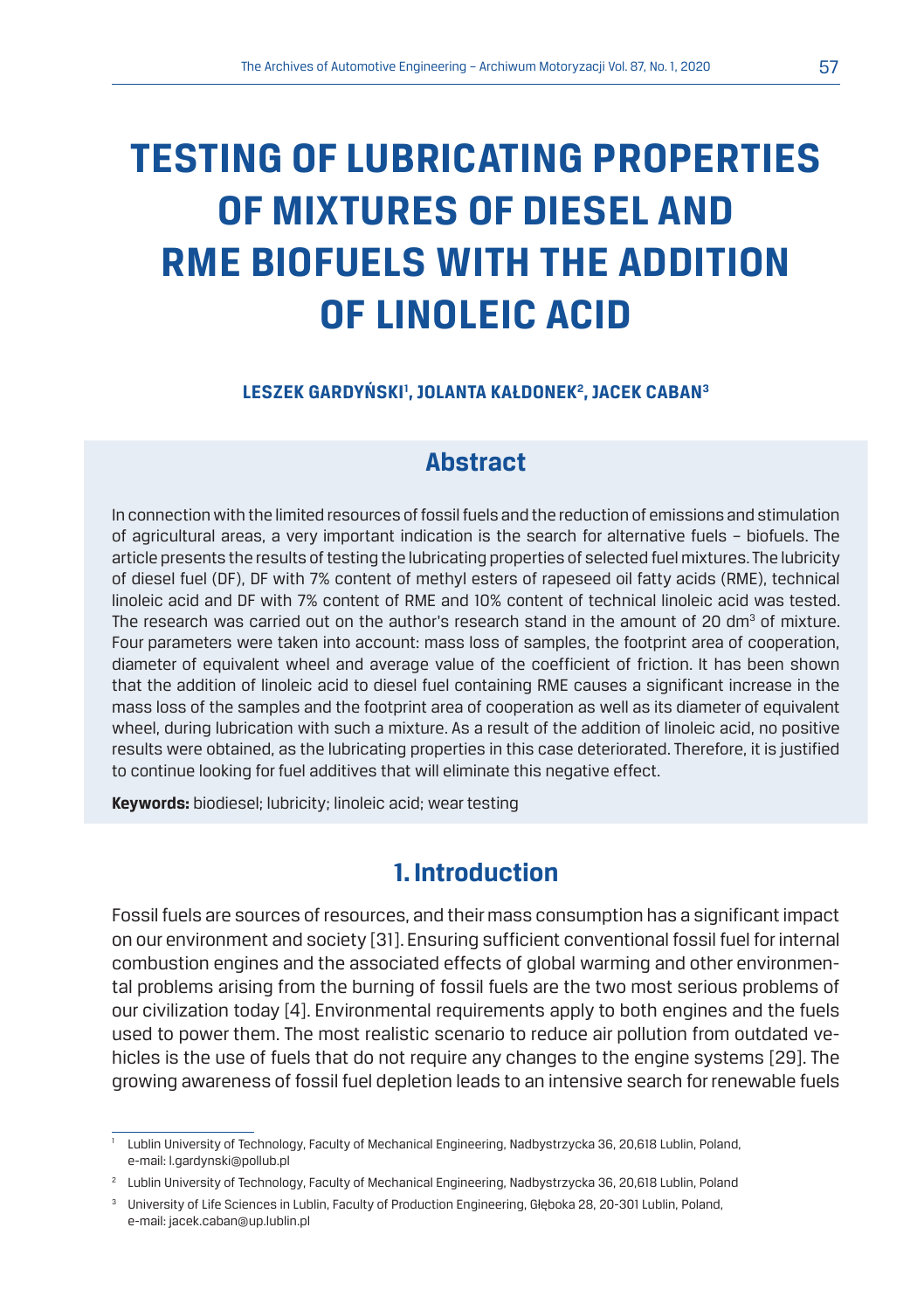[13, 30, 38]. The main areas of fuel development are the following areas: improvement of oil refining technology, search for new additives and use of alternative fuels. The development of alternative fuels from agricultural crops is a great hope for obtaining renewable fuels [27, 34]. In addition to the benefits of obtaining raw material for fuel production, this is an opportunity for rural development. The last decade has seen a stunning increase in the production of renewable fuels for energy purposes, growing at an average rate of 7.8% per annum [14].

Scientists from around the world are trying to find and test suitable alternative fuels. For example in [15] authors present results of the performance and exhaust emissions of hydrogen diesel mixture and biodiesel [23]. Hunicz et al., [14] presents a detailed analysis of combustion and emission characteristics of a single-cylinder compression ignition engine fuelled with diesel, hydrogenated vegetable oil (HVO) and their blend (50/50). In [29] is shown research on the combustion processes, energy and emission parameters of various concentration blends of hydrotreated vegetable oil biofuel and diesel fuel in a diesel engine. Similar research which included numerical studies of emission in dual-fuel diesel engine and properties of diesel pilot dose was shown in work [24]. The research of rheological parameters of vegetable oil in detail was shown in [17]. Another researchers [21] tested the environmental characteristics of diesel fuel containing rapeseed butyl esters. In work [25] authors present studies of the properties of fatty acid methyl esters coming from various sources. Studies on the physicochemical properties of catalyst precursors for the production of DME from ethanol are shown in work [26].

Górska et al. [11] studied selected physicochemical properties of microemulsions and fuel additives (diesel oil). In particular temperature dependent properties such as: flash point (FP) and cold filter plugging point (CFPP) as well as lubricity, friction coefficient, corrosiveness and kinematic viscosity of tested fuels were examined [11]. Studies have shown that the tested microemulsion system is not corrosive, kinematic viscosity meets the requirements of the EN590 standard, and such fuel can be recommended for testing the engine without risk of damage. However, less usefulness of such fuel was found in winter periods, this is a frequently raised issue in relation to alternative bio-diesel fuels.

Knowledge of the tribological properties and condition of the surface layer of friction cooperating materials is extremely important for the durability and reliability of technical objects and allows in the future to develop complex criteria for the selection of materials when designing new products [22, 33, 39]. In addition, the environment in which tribological pairs work is also important, hence the testing of lubricating properties of fuels and fuel additives are an important research direction for the automotive industry. This is particularly important for the combustion engine fuel apparatus and its durability as a whole. You can find a lot of scientific research on the non-conventional drive [3], operating conditions of an internal combustion engine [19, 20, 28] and diagnostic applications in relation to the power supply and load exchange systems in the engine [1, 6, 10]. For example Wasilewski et al., [35] investigated the performance of the S-4003 Ursus C-360 engine in terms of variability of its rotational speed powered by Ekodiesel Ultra D. The proper use of the engine operating parameters according to various agrotechnical conditions is consistent with the concept of sustainable agriculture [35]. Droździel [5], carried out an analysis of the relationship between the conditions of work organization of the vehicle and the parameters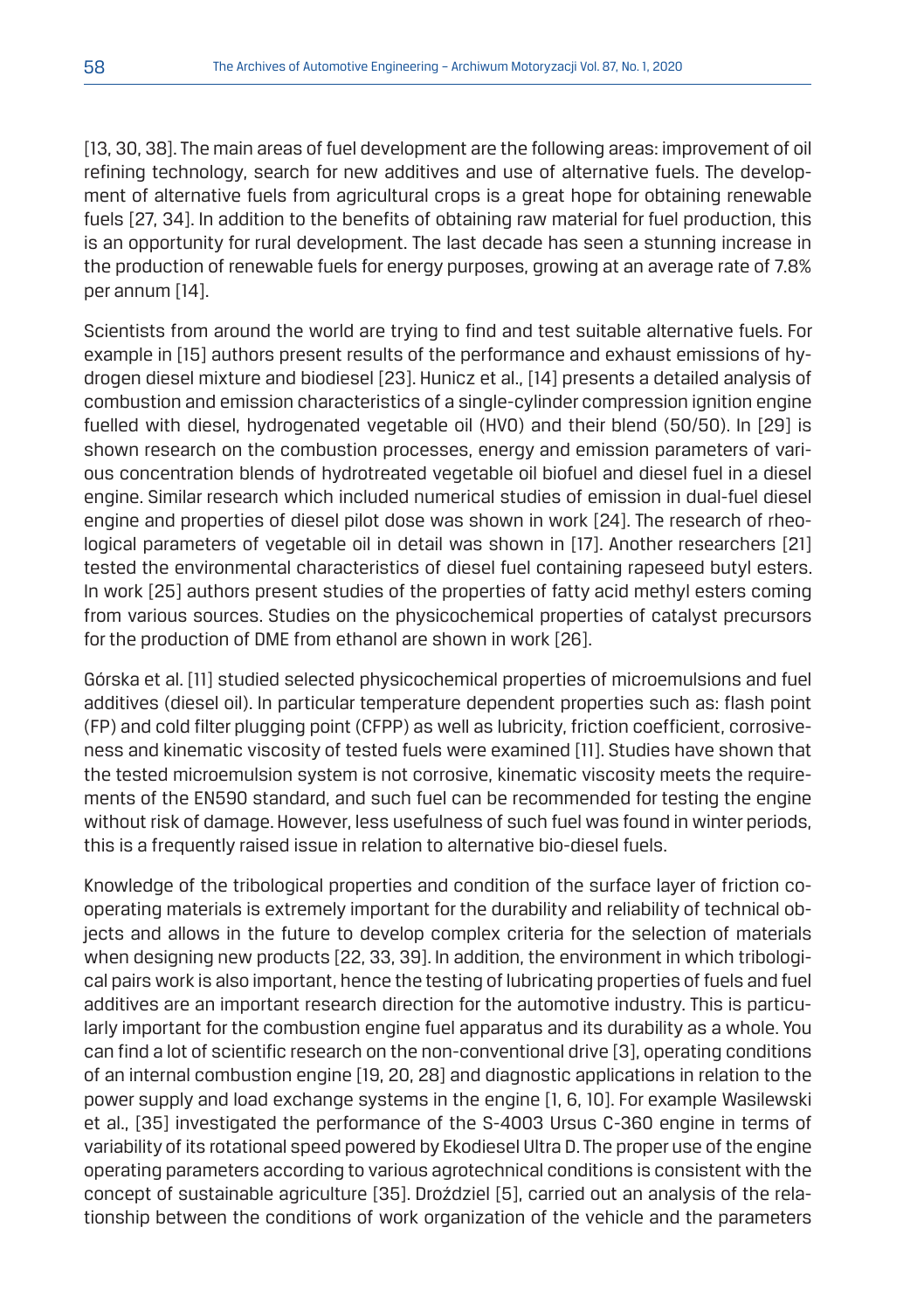of the combustion engine. Wolak et al. [36], analyzed the foaming tendency of engine oils used under excessive urban operating conditions. In turn, Kuranc [18] focused on the ecological aspect of starting properties of a spark ignition combustion engine.

Plant-based fuels have great potential in terms of expectations regarding alternative fuels. The main component of vegetable oils are triglycerides, in which unsaturated esters (especially oleic, linoleic and linolenic acids) and glycerin predominate. The glycerin molecule is connected to three, usually different, fatty acid chains [25], which are made of carbon chains of different length (from 14 to 24 carbon atoms) and a different number of double bonds between carbon atoms [12]. The number of double bonds determines the degree of saturation of fatty acids, i.e. the greater the number of double bonds, the greater the unsaturation [12, 25]. In [9], a correlation between the degree of unsaturation and lubricity was observed. Of the tested fatty acid esters containing from one to three double bonds between carbon atoms, linolenic acid ester (C18:3) proved to be the most effective lubricant improving additive.

Vegetable oils contain (0.1-2.0)% free fatty acids, unbound in glycerol esters, formed as a result of oxidation of carbon chains [32]. Transesterification of vegetable oils is carried out using methanol (ethanol or butanol) and involves the conversion of triglycerides, i.e. alcohol molecules form fatty acid methyl ester molecules of vegetable oils and glycerin with fatty acid residues [32].

In the paper Knothe and Steidley [16] the following sequence of oxygen groups was created to improve the lubricity of COOH>CHO>OH>COOCH3>C=O>C-O-C. Anti-wear additives used in diesel fuels containing polar functional groups (carboxyl group, a hydroxyl group, an ester) to allow the adsorption of such additives on the lubricated surfaces and the creation of the boundary layer [2]. Fatty acids contain a carboxyl functional group – COOH, that means a group according to the above sequence of groups improving the lubricity is the strongest one. The COOCH3 ester group, which determines the lubricating properties of esters, occurs further in the said sequence.

Oleic, linoleic and linolenic acids are the main components of rapeseed oil, and their physicochemical properties determine the use of rapeseed oil as fuel for diesel engines [37]. The article presents the results of tests on the lubricity of diesel oil, diesel oil with 7% content of methyl esters of rapeseed oil methyl esters (RME), technical linoleic acid and diesel oil with 7% content of RME and 10% content of technical linoleic acid.

# **2. Methodology**

The research based on the simultaneous abrading of three samples in the form of cone bearing rollers (diameter  $\varnothing$  = 5 mm) on a rotating flat counter sample in form of a longitudinal bearing race, in conditions of lubrication by lubrication factor at temperature of 333 K, pressure of 29.43 kN and total path of friction approximately 2×104 m [8]. The lubricant, in amounts of 20 dm<sup>3</sup>, circulates in a closed circuit, filters and stabilizes the temperature. Lubricity was assessed on the basis of mass loss and the contact surface of the samples, diameter of equivalent wheel as well as the coefficient of friction. The mass loss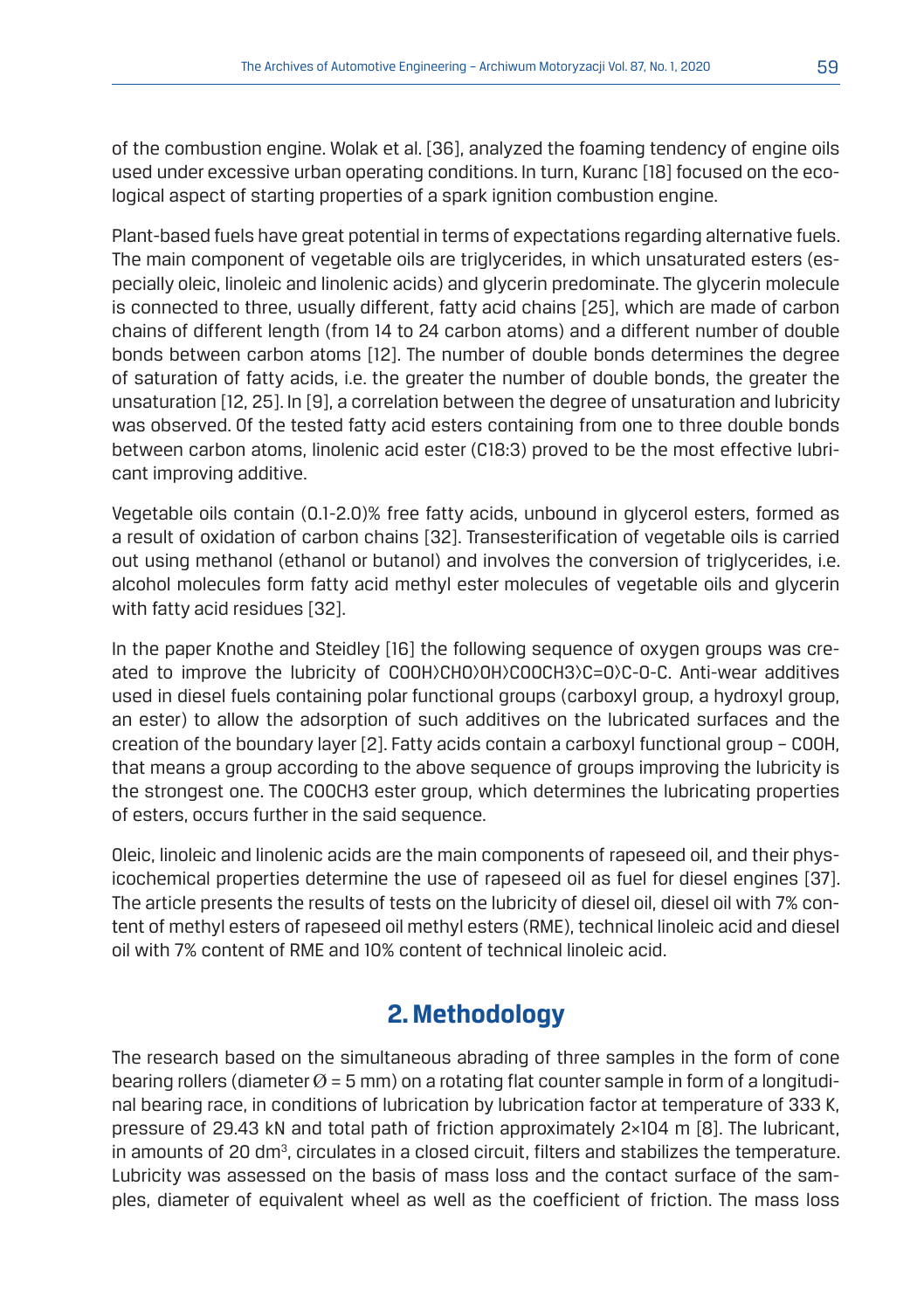of samples - summary mass loss of three researched samples in test. The footprint area of cooperation - summary footprint area of cooperation of three researched samples in test. The diameter of an equivalent wheel of samples tested - the diameter of wheel which square is equal to summary footprint area of cooperation of three researched samples in test. The sliding friction coefficient according to the Amontons formula is the ratio of the normal force holding the body in contact (N) to the force pressing the friction surfaces (T), perpendicular to the contact surface of the bodies.

Figure 1 presents the test stand for determining the lubricity and wear resistance of materials, which is described in detail in [7].



Diesel fuel – Jan (Jan Non-attached Gas Station in Lublin), DF with 7% content of RME Orlen, technical linoleic acid and DF with 7% content of RME and 10% content of technical linoleic acid were tested. In Table 1, are presented the characteristics of diesel fuel and eco diesel fuel.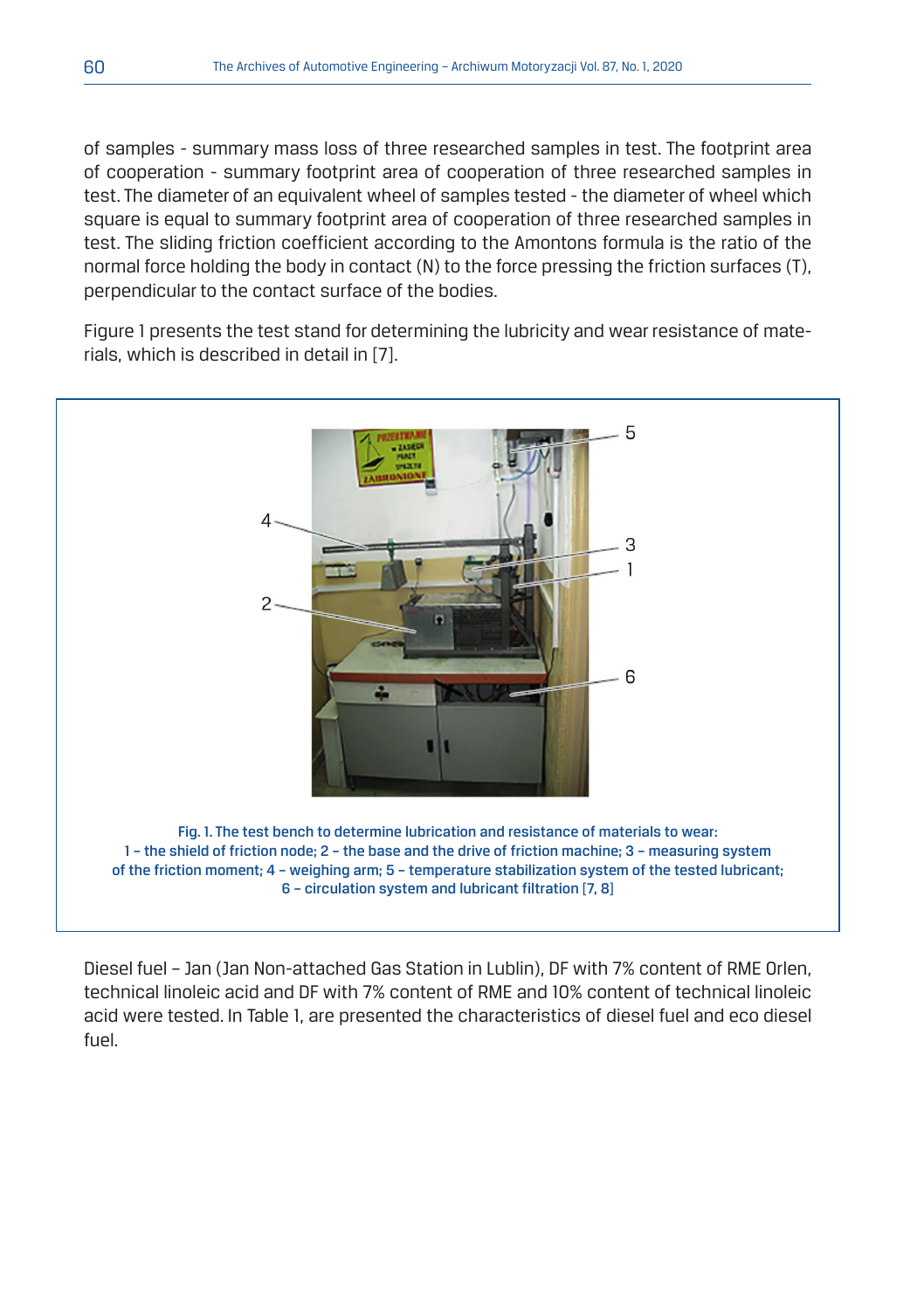| Tab. 1. Characteristics of diesel fuel ON ORLEN EKODIESEL ULTRA-F and Ekodiesel Ultra D 4.8. |
|----------------------------------------------------------------------------------------------|
|                                                                                              |

| No. | <b>Parameter</b>                                                  | <b>Test method</b>                          | <b>Units</b>             | <b>Requirements</b><br>according to PN-EN<br>590 |                | <b>Results</b> |
|-----|-------------------------------------------------------------------|---------------------------------------------|--------------------------|--------------------------------------------------|----------------|----------------|
|     |                                                                   |                                             |                          | minimum                                          | maximum        |                |
| 1.  | Density at<br>temperature of 15°C                                 | PN-EN ISO 12185:2002 A                      | kq/m <sup>3</sup>        | 820.0                                            | 845.0          | 831.1          |
| 2.  | Fractional<br>composition, distils<br>to 250°C                    | PN-EN ISO 2305:2012<br>excluding points 9 A | % (V/V)                  |                                                  | $\langle 65$   | 42.1           |
| 3.  | Fractional<br>composition, distils<br>to 350°C                    | PN-EN ISO 2305:2012<br>excluding points 9 A | % (V/V)                  | 85                                               |                | 96.2           |
| 4.  | Fractional<br>composition,<br>95% (V/V) distils<br>to temperature | PN-EN ISO 2305:2012<br>excluding points 9 A | °C                       |                                                  | 360            | 344.6          |
| 5.  | Cetane index                                                      | PN-EN ISO 4264:2010 A                       | $\overline{\phantom{a}}$ | 46.0                                             | $\frac{1}{2}$  | 52.3           |
| 6.  | Cold filter plugging<br>point CFPP                                | PN-EN 116:2015-09                           | °C                       |                                                  | $-20S$         | -26            |
| 7.  | Cloud temperature                                                 | PN-ISO 3015:1997                            | °C.                      |                                                  | $\overline{a}$ | -8             |
| 8.  | Sulfur content                                                    | PN-EN ISO 20846:2012 A                      | mg/kg                    |                                                  | 10.0           | 6.7            |
| 9.  | Flash-point                                                       | PN-EN ISO 2719:2007 A                       | °C.                      | 55.0                                             |                | 64.0           |
| 10. | Water content                                                     | PN-EN ISO 12937:2005 A                      | mg/kg                    |                                                  | 200            | 51             |
| 11. | Viscosity at 40°C                                                 | PN-EN ISO 3104:2004 A                       | mm <sup>2</sup> /s       | 2.000                                            | 4.500          | 2.555          |
| 12. | Content of fatty acid<br>methyl esters (FAME)                     | PN-EN 14078:2014-06 A                       | % (V/V)                  |                                                  | 7.0            | (0.05)         |
| 13. | Cetane number                                                     | STB ISO 5165-2002                           |                          | 51.0                                             |                | 51.5           |
| 14. | The content of<br>polycyclic aromatic<br>hydrocarbons             | STB EN 12916-2011                           | $%$ (m/m)                |                                                  | 8.0            | 1.9            |
| 15. | Coking residue<br>(from 10% distillation<br>residue)              | STB ISO 10370-2003                          | $%$ (m/m)                | $\overline{a}$                                   | 0.30           | 0.01           |
| 16. | Ash residue                                                       | STB ISO 6245-2003                           | $%$ (m/m)                |                                                  | 0.010          | 0.001          |
| 17. | Content of impurities                                             | STB EN 12662-2010                           | mg/kg                    |                                                  | 24             | 6.4            |
| 18. | Oxidation Resistance                                              | STB ISO 12205-2003                          | q/m <sup>3</sup>         |                                                  | 25             | 8              |
| 19. | STB ISO 12156-1-2011                                              | μm                                          |                          | 460                                              | 321            |                |
| 20. | STB ISO 2160-2003                                                 | rating                                      | class 1                  | class 1                                          |                |                |

S – seasonal requirements for the winter period.

A – method accredited by PCA accreditation number AB 387.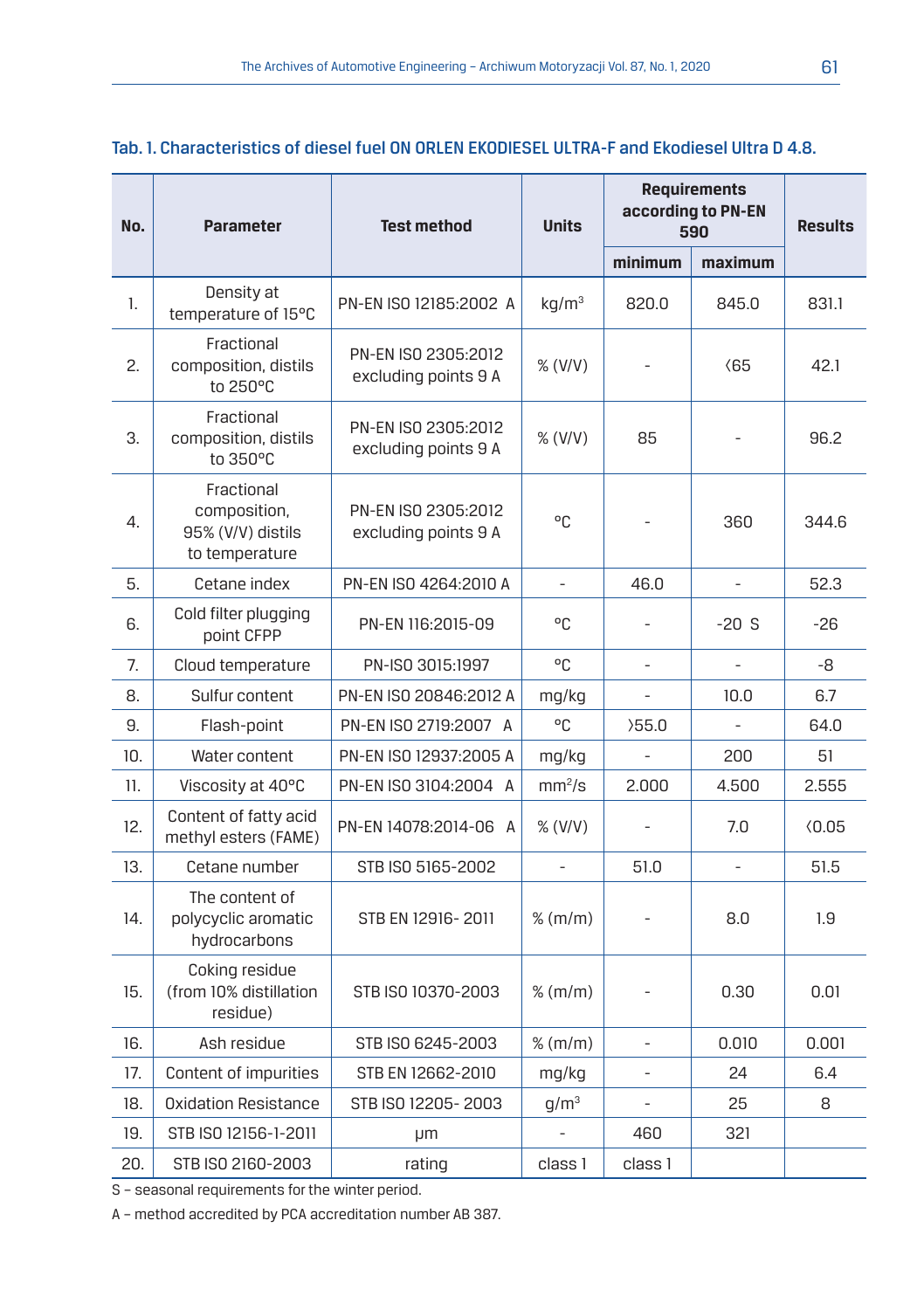## **3. Test results and analysis**

This chapter presents the test results and their analysis, where the lubricity properties of four mixtures were examined. Figures 2-5 show in the form of charts a summary of the results of testing lubricating properties of DF - Jan, DF with 7% content of RME Orlen, technical linoleic acid (LA) and DF with 7% content of RME and 10% content of technical linoleic acid.

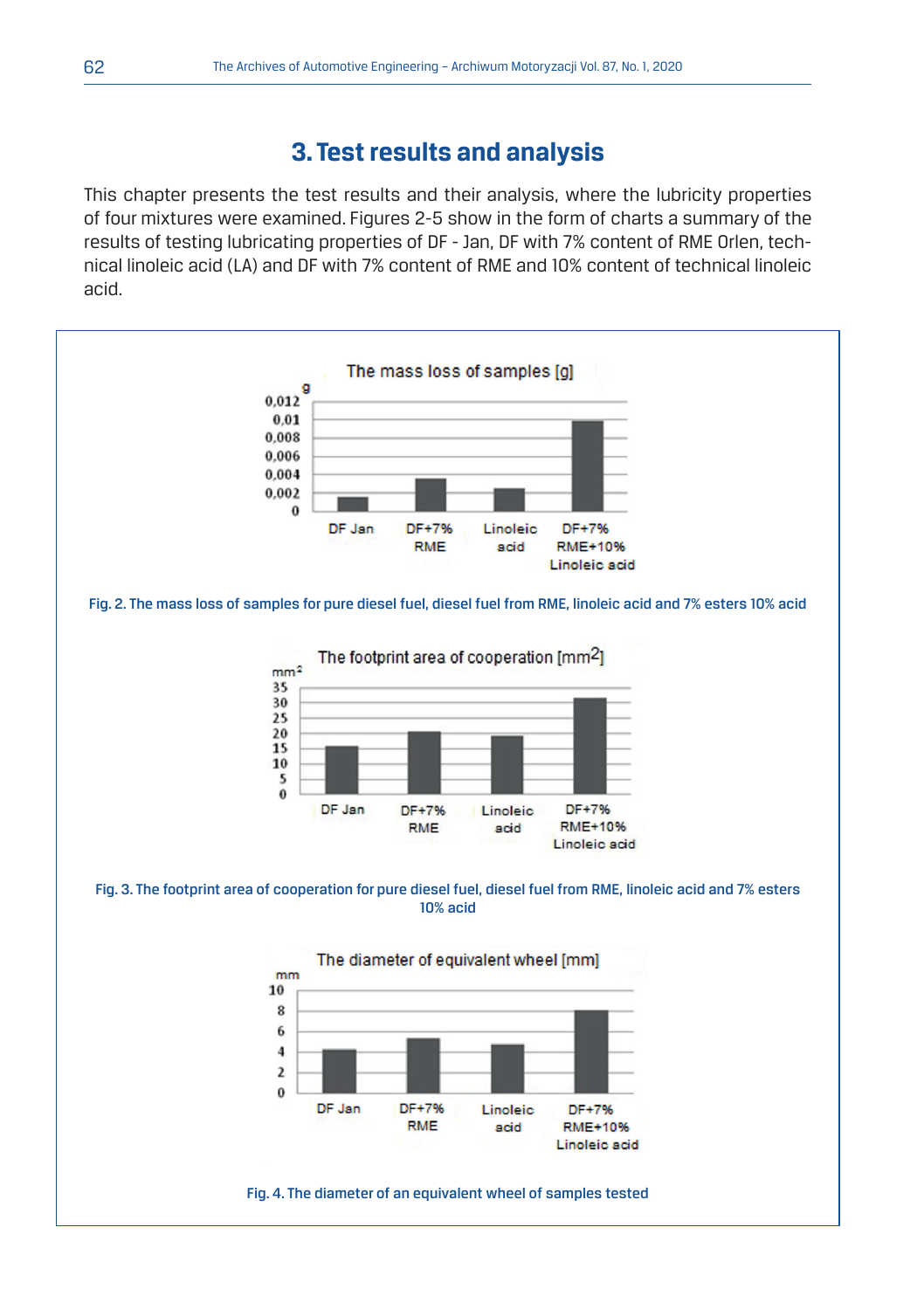

Among the tested fuel samples, the best lubricating properties (measured by mass loss, the surface of the trace of cooperation and the diameter of the equivalent wheel) were characterized by diesel fuel. Diesel fuel containing the addition in the form of rapeseed oil fatty acid methyl esters showed a greater mass and surface loss of the samples. The lubricating properties of linoleic acid were found to be intermediate between the lubricating properties of diesel fuel and diesel fuel containing RME. According to the research of Zdziennicka and the team [37], the measured values of the contact angle of linoleic acid on PTFE (polytetrafluoroethylene), PMMA (poly (methyl methacrylate)) and the engine valve show that linoleic acid has the best wetting properties.

The addition of linoleic acid to diesel fuel containing RME caused a significant increase in the mass loss of the samples and the footprint area of cooperation, and also its diameter of an equivalent wheel, when lubricating with such a mixture.

# **4. Conclusions**

The search for alternative fuels is one of the important ways to reduce the consumption of fossil fuels and reduce harmful emissions. In addition, it affects the development of rural areas and the use of selected waste for the production of renewable fuels. In addition to the benefits mentioned, there are also some disadvantages and restrictions to the use of alternative fuels related to, for example, the seasonality of their use. Important technical problems include the impact of the fuel used on the technical condition of the fuel apparatus and the engine itself. Therefore, the paper presents tests of lubricating properties of selected fuels and mixtures at the author's test stand.

In the presented research, an attempt was made to improve the lubricating properties of diesel fuels with the addition of rapeseed oil fatty acid esters, which, according to earlier studies of the authors [7, 8], are clearly worse than for pure diesel fuel. It should be added that the addition of an ester in each studied case increases the wear of samples, so the authors are looking for a way to compensate for this adverse effect. The research sample consisted of the use of linoleic acid in diesel fuel. Unfortunately, no positive results were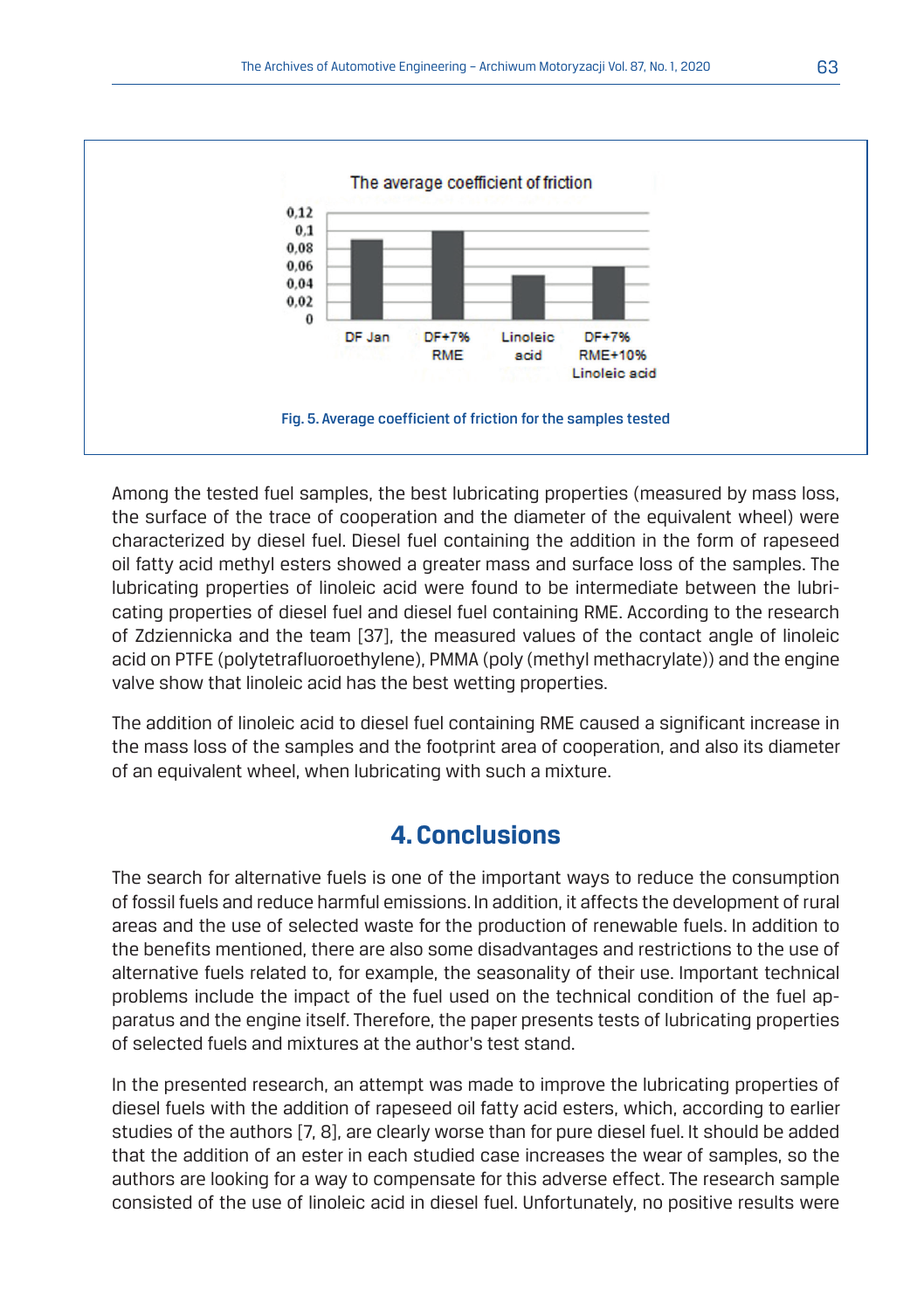obtained because the lubricating properties (wear of the samples and the value of the coefficient of friction) in this case deteriorated. As demonstrated in the studies, the addition of linoleic acid to diesel fuel containing RME resulted in a significant increase in the mass loss of the samples and the footprint area of cooperation and at the same time its equivalent diameter, during lubricated with this mixture.

#### **5. Nomenclature**

- CFPP cold filter plugging point
- DF diesel fuel
- FAME fatty acid methyl esters
- FP flash point
- LA linoleic acid
- PMMA poly(methyl methacrylate)
- PTFE polytetrafluoroethylene
- RME rapeseed oil methyl esters

## **6. References**

- [1] Armas O., Gomez A., Ramos A.: Comparative study of pollutant emissions from engine starting with animal fat biodiesel and GTL fuels. Fuel. 2013, 113, 560–570, DOI: 10.1016/j.fuel.2013.06.010.
- [2] Baczewski K., Kałdoński T.: Paliwa do silników o zapłonie samoczynnym. WKiŁ. Warszawa 2008.
- [3] Barta D., Mruzek M.: Non-conventional drive and its possibilities of using in road vehicles of public transport. OPT-i 2014 - 1st International Conference on Engineering and Applied Sciences Optimization, Proceedings, 2014, 2049–2061.
- [4] Datta A., Mandal B.: A comprehensive review of biodiesel as an alternative fuel for compression ignition engine. Renewable and Sustainable Energy Reviews. 2016, 57, 799–821, DOI: 10.1016/j.rser.2015.12.170.
- [5] Drozdziel P.: The influence of the vehicle work organization conditions on the engine start-up parameters. Eksploatacja i Niezawodnosc-Maintenance And Reliability, 2008, 1(37), 72–74.
- [6] Figlus T., Wilk A.: Evaluation of wearing influence on the noise level of devices with one-cylinder combustion engines. Scientific Journal of Silesian University of Technology-Series Transport. 2013, 78, 57–62.
- [7] Gardyński L.: Stanowisko do badania odporności materiału elementów aparatury paliwowej na zużycie w warunkach smarowania, VII Sympozjum Naukowo-techniczne "Silniki spalinowe w zastosowaniach wojskowych" – SILWOJ 2005, 26–28 października 2005, Rynia, Polska, 2005, 93–100.
- [8] Gardyński L., Kałdonek J.: Research on lubrication properties of selected raw plant and animal materials. Transport. 2020, 35, 20–25, DOI: 10.3846/transport.2020.11961.
- [9] Geller D.P., Goodrum J.W.: Effects of specific fatty acid methyl esters on diesel fuel lubricity. Fuel. 2004, 83, 2351–2356, DOI: 10.1016/j.fuel.2004.06.004.
- [10] Głowacz A.: Recognition of acoustic signals of commutator motors. Applied Science. 2018, 8(12), 2630, DOI: 10.3390/app8122630.
- [11] Górska, M. Bukrejewski P., Stobiecki J.: Selected physicochemical properties of water-fuel microemulsion as an alternative fuel for diesel engine. The Archives of Automotive Engineering – Archiwum Motoryzacji. 2019, 84(2), 45–56, DOI: 10.14669/AM.VOL84.ART4.
- [12] Górski W., Ostaszewski W., Wiślicki B.: Krajowe oleje roślinne surowcem dla paliw silnikowych i olejów smarowych. Paliwa, oleje i smary w eksploatacji. 2001, 90, 5–11.
- [13] Gustavsson F., Forsberg P., Jacobson S.: Friction and wear behaviour of low friction coatings in conventional and alternative fuels. Tribology International. 2012, 48, 22–28, DOI: 10.1016/j.triboint.2011.06.001.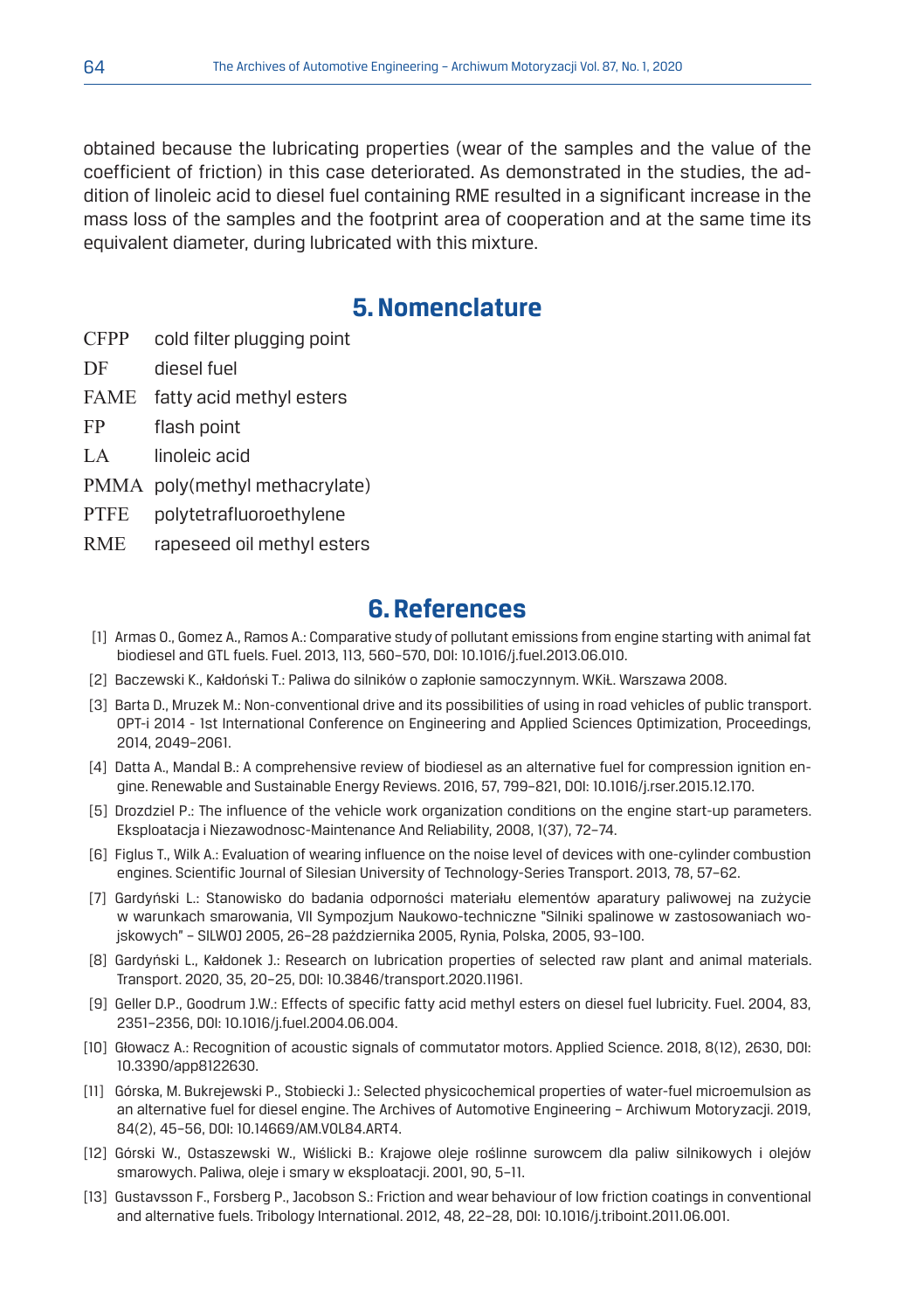- [14] Hunicz J., Matijošius J., Rimkus A., Kilikevičius A., Kordos P., Mikulski M.: Efficient hydrotreated vegetable oil combustion under partially premixed conditions with heavy exhaust gas recirculation. Fuel. 2020, 268, 117350, DOI: 10.1016/j.fuel.2020.117350.
- [15] Juknelevicius R., Rimkus A., Pukalskas S., Matijosius J.: Research of performance and emission indicators of the compression-ignition engine powered by hydrogen - Diesel mixtures. International Journal of Hydrogen Energy. 2019, 44(20), 10129–10138, DOI: 10.1016/j.ijhydene.2018.11.185.
- [16] Knothe G., Steidley K.R.: Lubricity of Components of Biodiesel and Petrodiesel. The Origin of Biodiesel Lubricity. Energy & Fuels. 2005, 19, 1192–1200, DOI: 10.1021/ef049684c.
- [17] Kobus Z., Mazur J., Nadulski R., Guz T., Rydzak L., Zawiślak K.: Modification of rheological properties of vegetable oils. Przemysł Chemiczny. 2015, 94(10), 1728–1731, DOI: 10.15199/62.2015.10.15.
- [18] Kuranc A.: The ecological aspect of a cold and hot starting of a spark ignition combustion engine. Eksploatacja i Niezawodnosc-Maintenance And Reliability. 2008, 2(38), 40–44.
- [19] Longwic, R., Sander P., Nieoczym A., Lotko W., Krzysiak Z., Samociuk W., et al.: Effect of some properties of hydrocarbon fuels on self-ignition delay. Przemysł Chemiczny. 2017, 96(5), 1123–1127, DOI: 10.15199/62.2017.5.30.
- [20] Macián V., Tormos B., Ruiz S., Miró G.: Low viscosity engine oils: Study of wear effects and oil key parameters in a heavy duty engine fleet test. Tribology International. 2016, 94, 240–248, DOI: 10.1016/j.triboint.2015.08.028.
- [21] Makareviciene V., Matijosius J., Pukalskas S., Vegneris R., Kazanceva I., Kazancev K.: The exploitation and environmental characteristics of diesel fuel containing rapeseed butyl esters. Transport. 2013, 28(2), 158–16, DOI: 10.3846/16484142.2013.801364.
- [22] Matthews A., Franklin S., Holmberg K.: Tribological coatings: contact mechanisms and selection. Journal of Physics D: Applied Physics. 2007, 40(18), 5463–5475, DOI: 10.1088/0022-3727/40/18/S07.
- [23] Mickevicius T., Slavinskas S., Wierzbicki S., Duda K.: The effect of diesel-biodiesel blends on the performance and exhaust emissions of a direct injection off-road diesel engine. Transport. 2014, 29(4), 440–448, DOI: 10.3846/16484142.2014.984331.
- [24] Mikulski M., Wierzbicki S., Pietak A.: Numerical studies on controlling gaseous fuel combustion by managing the combustion process of diesel pilot dose in a dual-fuel engine. Chemical and Process Engineering-Inzynieria Chemiczna i Procesowa, 2015, 36(2), 225–238, DOI: 10.1515/cpe-2015-0015.
- [25] Myczko A., Golimowska R.: Comparison of the properties of fatty acid methyl esters from various feedstocks. Journal of Research and Applications in Agricultural Engineering. 2011, 56(2), 111–117.
- [26] Nazimek D., Slowik T., Zajac G., Krzaczek P., Kuranc A., Szyszlak-Barglowicz J., et al.: Studies on physicochemical properties of catalyst precursors for the preparation DME from ethanol. Przemysł Chemiczny. 2015, 94(10), 1772–1777, DOI: 10.15199/62.2015.10.24.
- [27] Orynycz O.: Influence of tillage technology on energy efficiency of rapeseed plantation. Procedia Engineering. 2017, 182, 532–539, DOI: 10.1016/j.proeng.2017.03.148.
- [28] Osipowicz T., Abramek K.F., Barta D., Drozdziel P., Lisowski M.: Analysis of possibilities to improve environmental operating parameters of modern compression - ignition engines. Advances in Science and Technology-Research Journal. 2018, 12(2), 206–213, DOI: 10.12913/22998624/91892.
- [29] Rimkus A., Zaglinskis, J., Stravinskas, S., Rapalis, P., Matijosius, J., Bereczky, A.: Research on the combustion, energy and emission parameters of various concentration blends of hydrotreated vegetable oil biofuel and diesel fuel in a compression-ignition engine. Energies. 2019, 12(15), 2978, DOI: 10.3390/en12152978.
- [30] Skrucany T., Ponicky J., Kendra M., Gnap J.: Comparison of railway and road passenger transport in energy consumption and GHG production. Proceedings of the Third International Conference on Traffic and Transport Engineering (ICTTE), Edited by: Cokorilo, O. 2016, 744–749.
- [31] Sugami Y., Minami E., Saka S.: Renewable diesel production from rapeseed oil with hydrothermal hydrogenation and subsequent decarboxylation. Fuel. 2016, 166, 376–381, DOI: 10.1016/j.fuel.2015.10.117.
- [32] Szlachta Z.: Zasilanie silników wysokoprężnych paliwami rzepakowymi. WKiŁ. Warszawa 2002.
- [33] Walczak M., Pasierbiewicz K., Szala M.: Adhesion and mechanical properties of TiAlN and AlTiN magnetron sputtered coatings deposited on the DMSL titanium alloy substrate. Acta Physica Polonica A. 2019, 136(2), 294–298, DOI: 10.12693/APhysPolA.136.294.
- [34] Wasiak A., Orynycz O.: The effects of energy contributions into subsidiary processes on energetic efficiency of biomass plantation supplying biofuel production system. Agriculture and Agricultural Science Procedia. 2015, 7, 292–300, DOI: 10.1016/j.aaspro.2015.12.050.